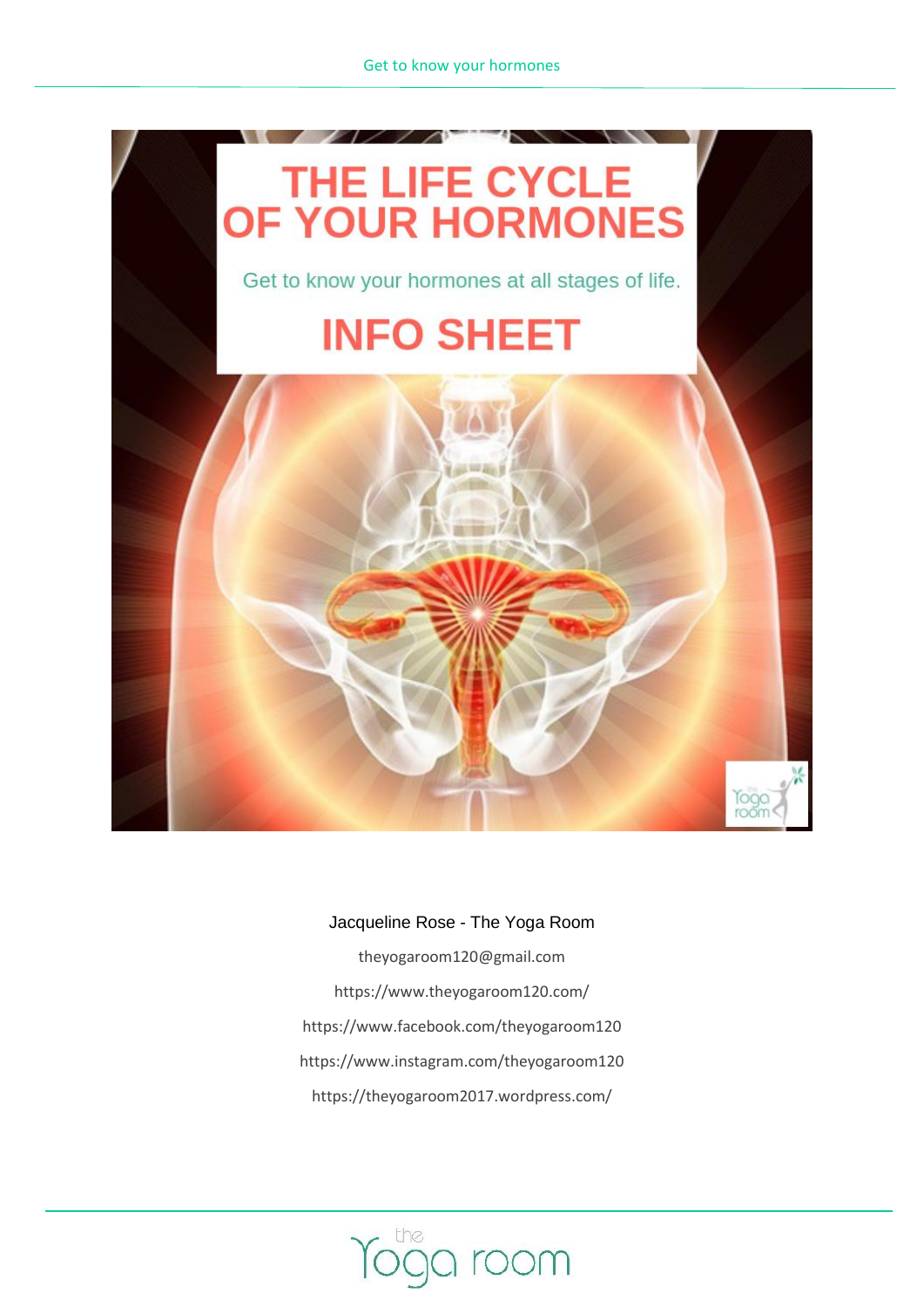# **The only thing constant in a woman's life is CHANGE!**

Women's lives are a function of our hormones.

This is not something to be embarrassed or ashamed about.

Being a 'hormonal woman' should not be an insult!

Our hormones allow us to step into our unique femininity, sexuality and power.

The problems, challenges and struggles arise when women don't understand their hormonal cycles, how they naturally change over the short and long term and how they affect and impact you.

The challenge for every woman is to find balance and stability in your regular life whilst your hormones are constantly and naturally fluctuating.

In The Lifecycle of Your Hormones Info Sheet, I share with you information about your dominant hormones, how they impact you physically and emotionally and how they change over your lifecycle. As you become aware of your hormones, understand how they affect you and pay attention to what hormones are at play at different times, you will strengthen your body-mind connection and start adapting your lifestyle to your hormonal cycle, to live your fullest life.

For each lifecycle stage I add a *Yoga Tip* which focuses on the type of yoga practice that can help navigate this stage of life.

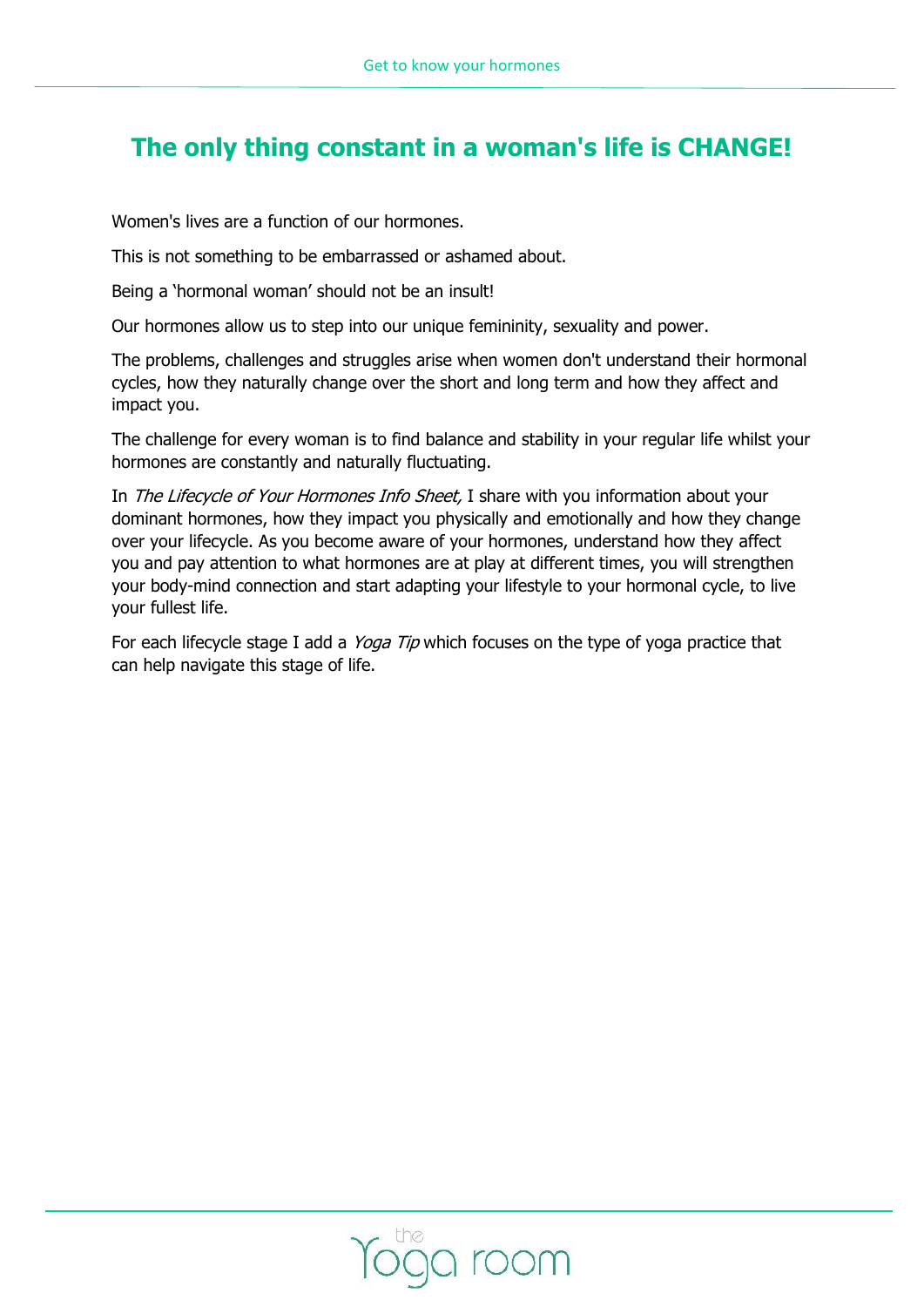# **Teenage Years/Puberty – Start of the Cycle**

As young girls enter puberty, your hormonal/endocrine systems begins to wake up and the female hormones that will accompany you throughout the rest of your life start to be stimulated.

At the beginning of puberty, the brain releases a hormone called [gonadotropin](https://en.wikipedia.org/wiki/Gonadotropin-releasing_hormone)[releasing hormone \(GnRH\).](https://en.wikipedia.org/wiki/Gonadotropin-releasing_hormone) GnRH triggers the pituitary glands (the glands responsible for production of some major hormones) to secrete [follicle-stimulating](https://en.wikipedia.org/wiki/Follicle-stimulating_hormone)  [hormone \(FSH\)](https://en.wikipedia.org/wiki/Follicle-stimulating_hormone) and [luteinizing hormone \(LH\)](https://en.wikipedia.org/wiki/Luteinizing_hormone) into the bloodstream. These two hormones - FSH and LH – are critical to reproduction, as they instruct the ovaries to begin producing estrogen and prepare for ovulation.

Once ovulation starts, progesterone gets produced, whose function is to prepare the uterus for potential pregnancy.

During early teenage years all these hormones (and some others too, like testosterone and cortisol) are all trying to get into balance. They are naturally fluctuating, their levels not yet reaching optimum balance. This results in a range of physical, emotional and mental health challenges, some of which can severely affect daily functioning.

This is a turbulent time for girls, with most not really understanding what is going on in their bodies, how to deal with it and when it will end. The lack of information and clear advice creates even more stress and anxiety in girls. Suffering with puberty symptoms especially PMS, social angst, trying to find your own identify and discover who you are, while trying to fit in, all add to the emotional turmoil going on during these years.

**Yoga Tip:** Practice should focus on balancing hormonal fluctuations, reducing anxiety of the changes going on and developing a strong self-identity.

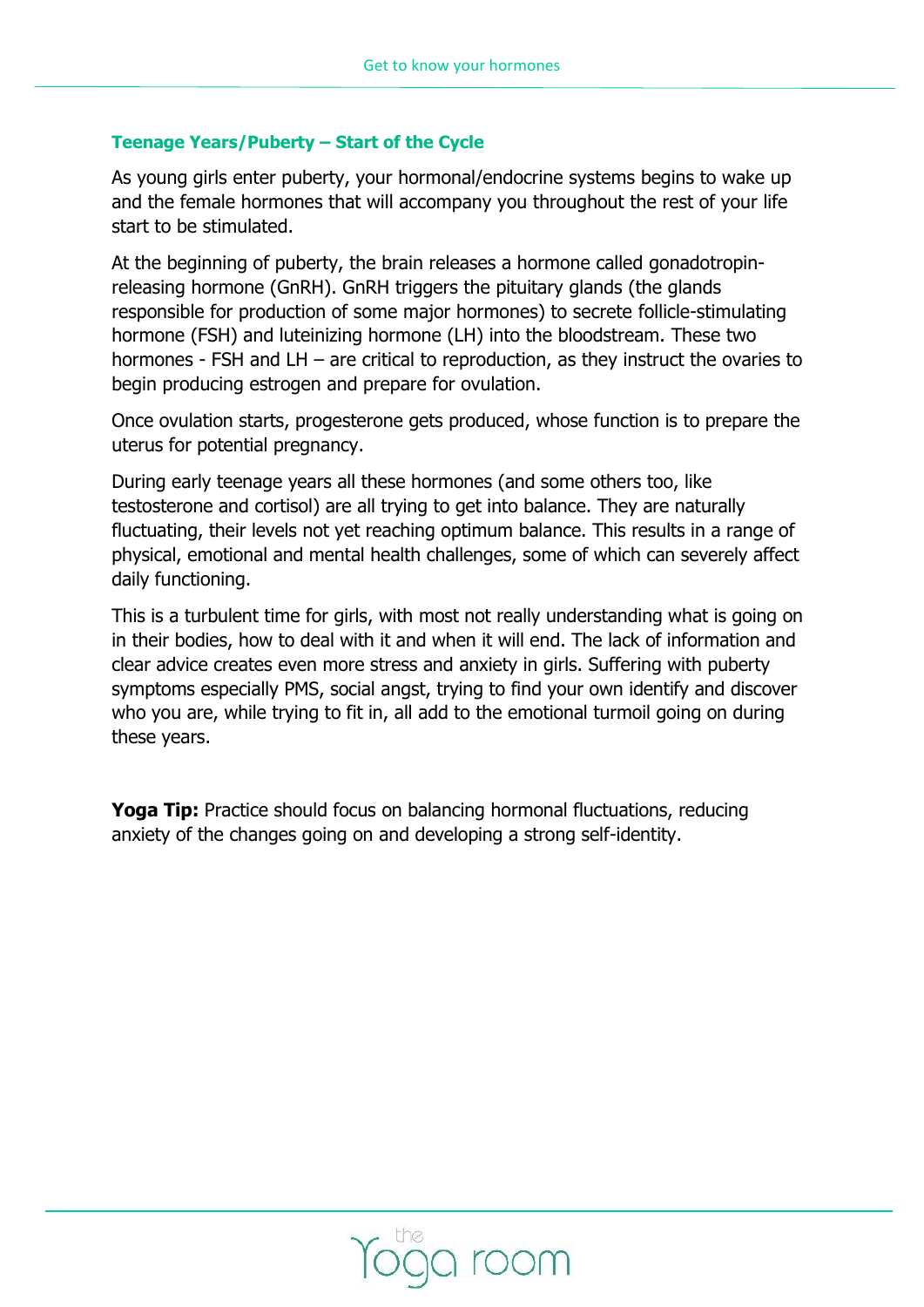# **Fertile Years – Creating Balance and Stability.**

As a girl comes out of her teenage years and matures into her 20s and 30s, her hormonal system tends to settle down into a regular menstrual cycle of between 29 - 35 days. Even within a normal, predictable and balanced hormonal/menstrual cycle, your hormone levels fluctuate over the course of the month.

At this stage the four key female hormones (estrogen, progesterone, FSH, LH) have been established but affect you on a physical and emotional level. Without understanding the impact of each hormone on you, it can feel like you are suffering from unpredictable mood swings and unexplained, fluctuating physical symptoms.

Some days you will feel as if you can conquer the world (that's the estrogen talking) and some days you will just want to stay in bed all day (hello progesterone). By understanding what hormones are dominant at the four main stages of your menstrual cycle and how they affect you, you begin to get control over what is happening in your body.

# **Menstrual cycle hormones and their emotional implications.**

Period Days: FHS is dominant. During these days you feel very connected to yourself, introspective and more selfish. It's ME time.

Post-period Days: Estrogen rises. This is the feel-good hormone, everything is amazing, you feel great and can conquer the world!

Ovulation: Progesterone begins to increase. Progesterone is a very emotional hormone. It triggers emotional fluctuations, mood swings, feeling more sensitive, and it allows you to be more attentive to details.

In the days after ovulation, as progesterone increases, you are focused on yourself, your internal dialogue and self-analysis. This creates feelings of instability and being out of balance.

*Post-ovulation:* Progesterone fluctuation – if there is NO conception and pregnancy does not develop, then progesterone and estrogen will both fall, creating more emotional instability and uncertainty.

This 'normal' cycle is often interrupted during the fertile years by pregnancy, miscarriage, fertility treatment and other lifestyle choices. All these events impact the balanced hormonal cycle with profound physical, emotional and mental health implications.

Yoga Tip: Each stage of the menstrual cycle requires it's own yoga practice to manage and balance the physical and emotional experiences of that stage.

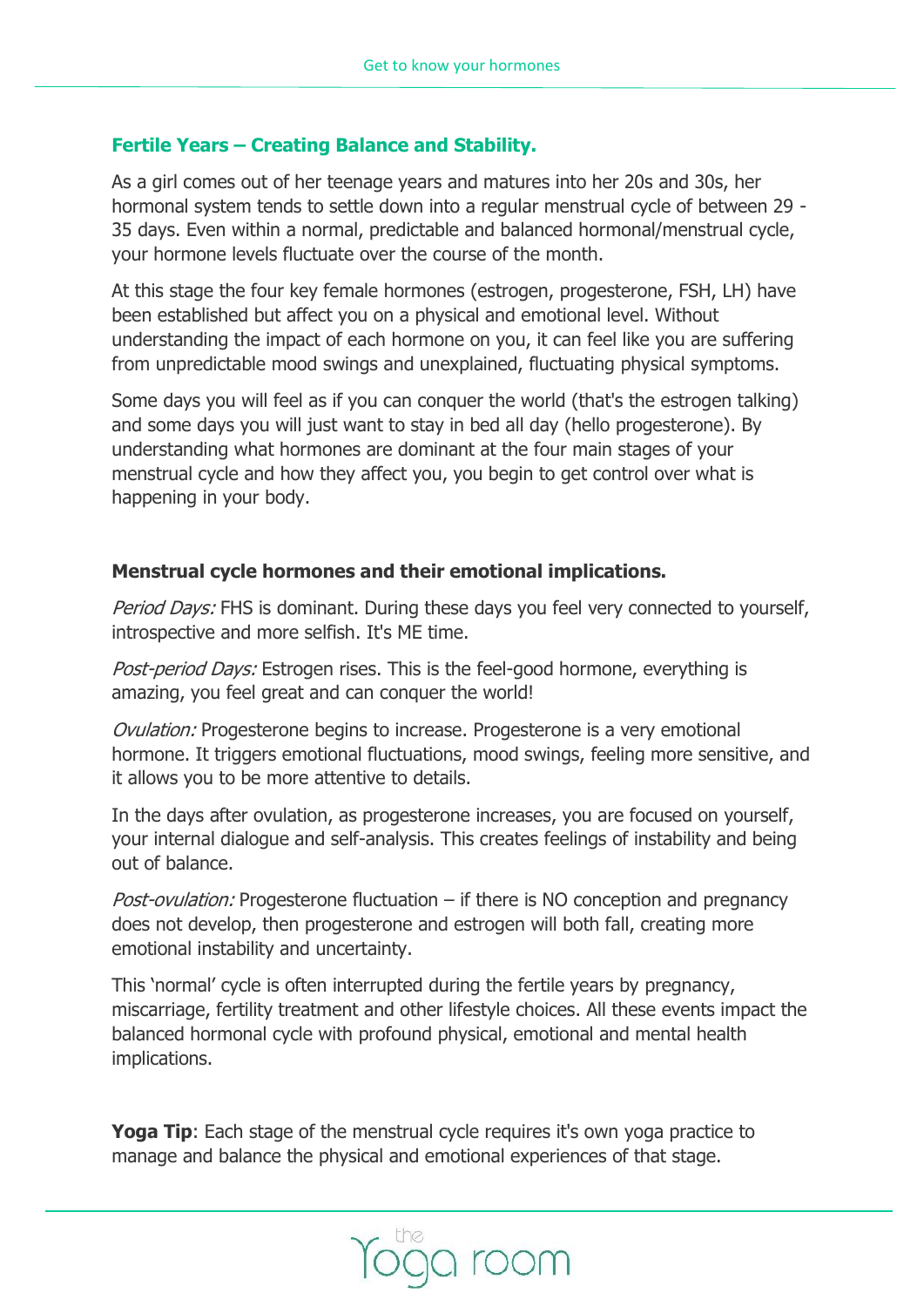### **Perimenopause Journey - Things change again**

Just when you think you understand your body and its cyclical flow, you enter your 40s and things change again. From about 45 years of age (it can be earlier in some women), you feel like you have reverted back to your puberty years as you experience physical and emotional turmoil. Your periods become irregular and there is no predictability in your cycle. This is because your hormonal system is in major fluctuation, preparing for menopause and the post-menopause stage.

During the perimenopause stage (the years leading up to menopause) – which can last anywhere between seven and 13 years - women can experience a variety of symptoms to varying degrees, as your hormones try to establish their new normal levels. The body can go through major physical, emotional and mental health changes as a result of fluctuating hormonal levels, which can significantly impact daily life.

Estrogen levels decline during perimenopause, but they do so in an irregular fashion. Sometimes there can be more estrogen present during perimenopause than in the past. This is one of the main causes of many of the physical symptoms experienced during perimenopause, such as irregular periods, hot flashes, vaginal dryness and reduced libido.

What exacerbates the problem is that many women feel very frustrated from a lack of helpful information as to what is happening to them.

In addition, most women don't expect menopausal symptoms before the age of 50, and don't understand what is happening in their bodies. In addition, because there is such a variety of physical, emotional and mental health symptoms, there is not enough awareness and understanding about what to expect, what is within normal range and how to help yourself other than resorting to HRT (hormone replacement therapy).

**Yoga Tip:** Regular and consistent yoga practice during this time helps to balance fluctuating hormones and deal with many of the physical symptoms. Yoga Nashit also gives you the space to understand the emotional changes and accept them with gratitude.

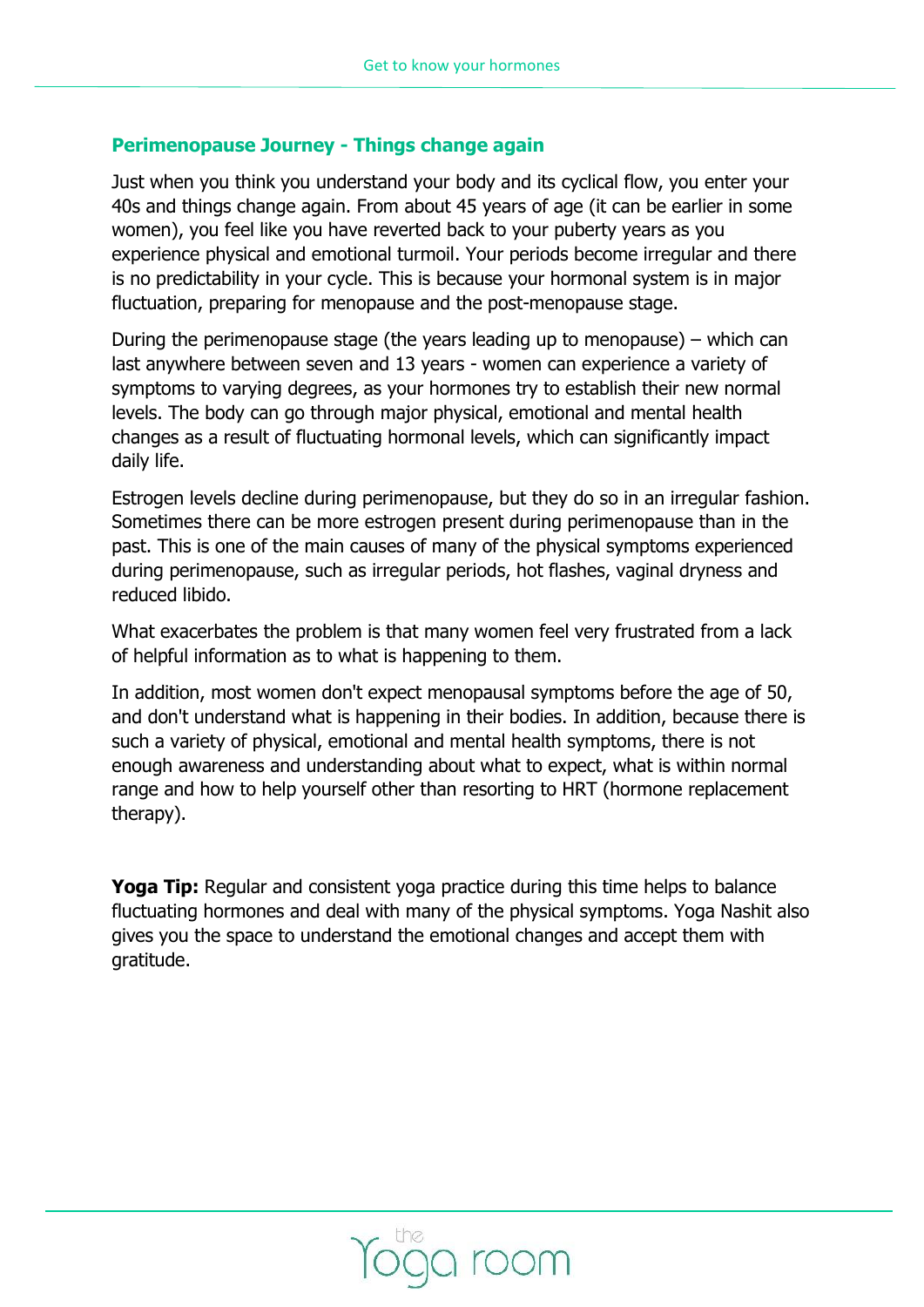### **Menopause – Step into your Truest Self.**

Once you are confirmed to be in menopause (through a blood test and 12 months since the date of your last period) your hormone levels balance out to the levels they will maintain for the next stage of your life.

FSH becomes the dominant hormone now and remains pretty stable over the coming years. Progesterone has pretty much disappeared and estrogen is produced at very low, but stable levels by the adrenal glands instead of the ovaries.

FSH has a profound emotional effect on women. It changes the way you experience life, your surroundings and how you relate to situations. FSH is about being selfish, focusing on yourself, exploring and discovering the truest essence of who you are.

The journey of self-analysis, awareness and connection that happens during postmenopause can be a volatile one if you are not given the tools, framework and guidance to navigate this time. It can lead to major life changes and shifts if you are not prepared for it.

**Yoga Tip:** Strong dynamic yoga, building strong body-mind connection, tapping into your most authentic self.